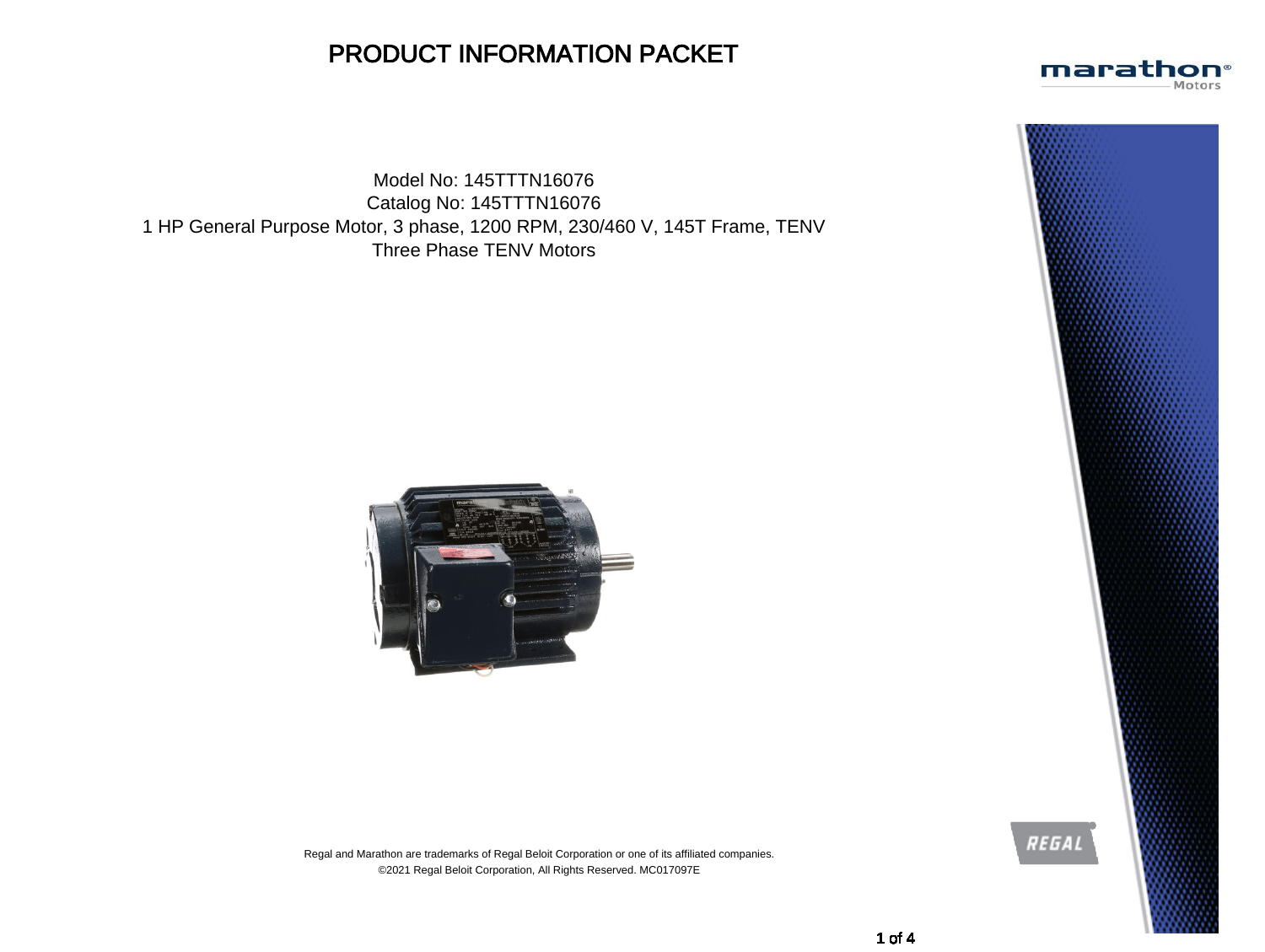Product Information Packet: Model No: 145TTTN16076, Catalog No:145TTTN16076 1 HP General Purpose Motor, 3 phase, 1200 RPM, 230/460 V, 145T Frame, TENV

# **marathon**®

#### Nameplate Specifications

| Output HP                 | $1$ Hp     | Output KW                  | 0.75 kW                                |
|---------------------------|------------|----------------------------|----------------------------------------|
| Frequency                 | 60/50 Hz   | Voltage                    | 230/460 V                              |
| Current                   | 3.5/1.8 A  | Speed                      | 1160 rpm                               |
| Service Factor            | 1.15       | Phase                      | $\mathbf{3}$                           |
| Efficiency                | 86.8%      | Power Factor               | 62                                     |
| Duty                      | Continuous | <b>Insulation Class</b>    | F                                      |
| Design Code               | В          | <b>KVA Code</b>            | J                                      |
| Frame                     | 145T       | Enclosure                  | <b>Totally Enclosed Non Ventilated</b> |
| <b>Thermal Protection</b> | <b>No</b>  | <b>Ambient Temperature</b> | 40 °C                                  |
| Drive End Bearing Size    | 6205       | Opp Drive End Bearing Size | 6203                                   |
| UL                        | Recognized | <b>CSA</b>                 | Υ                                      |
| <b>CE</b>                 | Y          | IP Code                    | 43                                     |

#### Technical Specifications

| <b>Electrical Type</b>    | <b>Squirrel Cage Inverter Rated</b> | <b>Starting Method</b> | Line Or Inverter  |
|---------------------------|-------------------------------------|------------------------|-------------------|
| Poles                     | 6                                   | Rotation               | Reversible        |
| Resistance Main           | 0 Ohms                              | Mounting               | <b>Rigid Base</b> |
| <b>Motor Orientation</b>  | Horizontal                          | Drive End Bearing      | Ball              |
| Opp Drive End Bearing     | <b>Ball</b>                         | <b>Frame Material</b>  | Cast Iron         |
| Shaft Type                |                                     | Overall Length         | 12.68 in          |
| Frame Length              | 7.50 in                             | <b>Shaft Diameter</b>  | 0.875 in          |
| <b>Shaft Extension</b>    | 2.56 in                             | Assembly/Box Mounting  | F2/F1 Capable     |
| <b>Connection Drawing</b> | A-EE7308                            | <b>Outline Drawing</b> | B-107584-750      |

#### This is an uncontrolled document once printed or downloaded and is subject to change without notice. Date Created:05/01/2021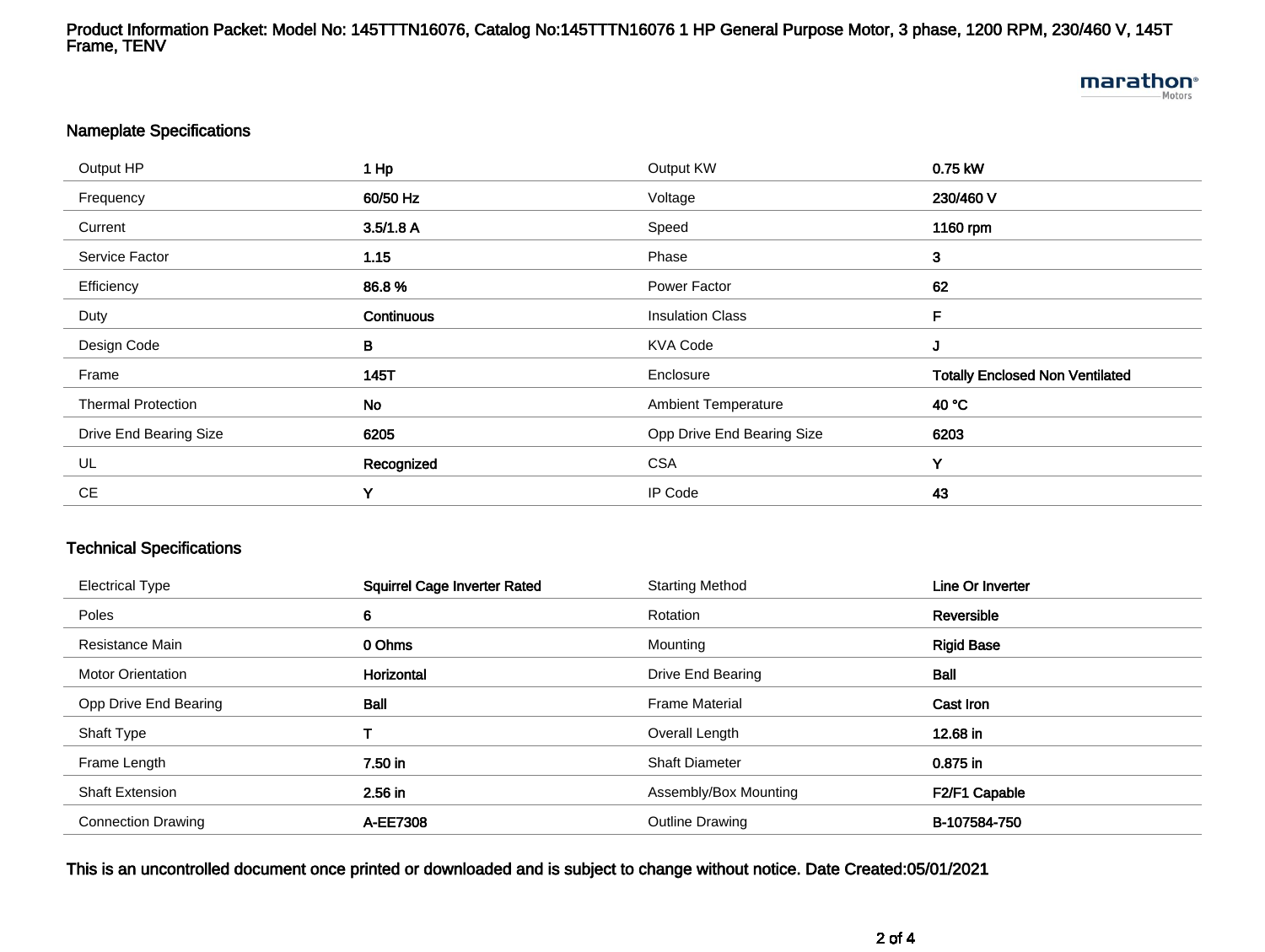

### $2/6/2012$  11:42:12 AM - Converted by Connexus  $3$  of 4